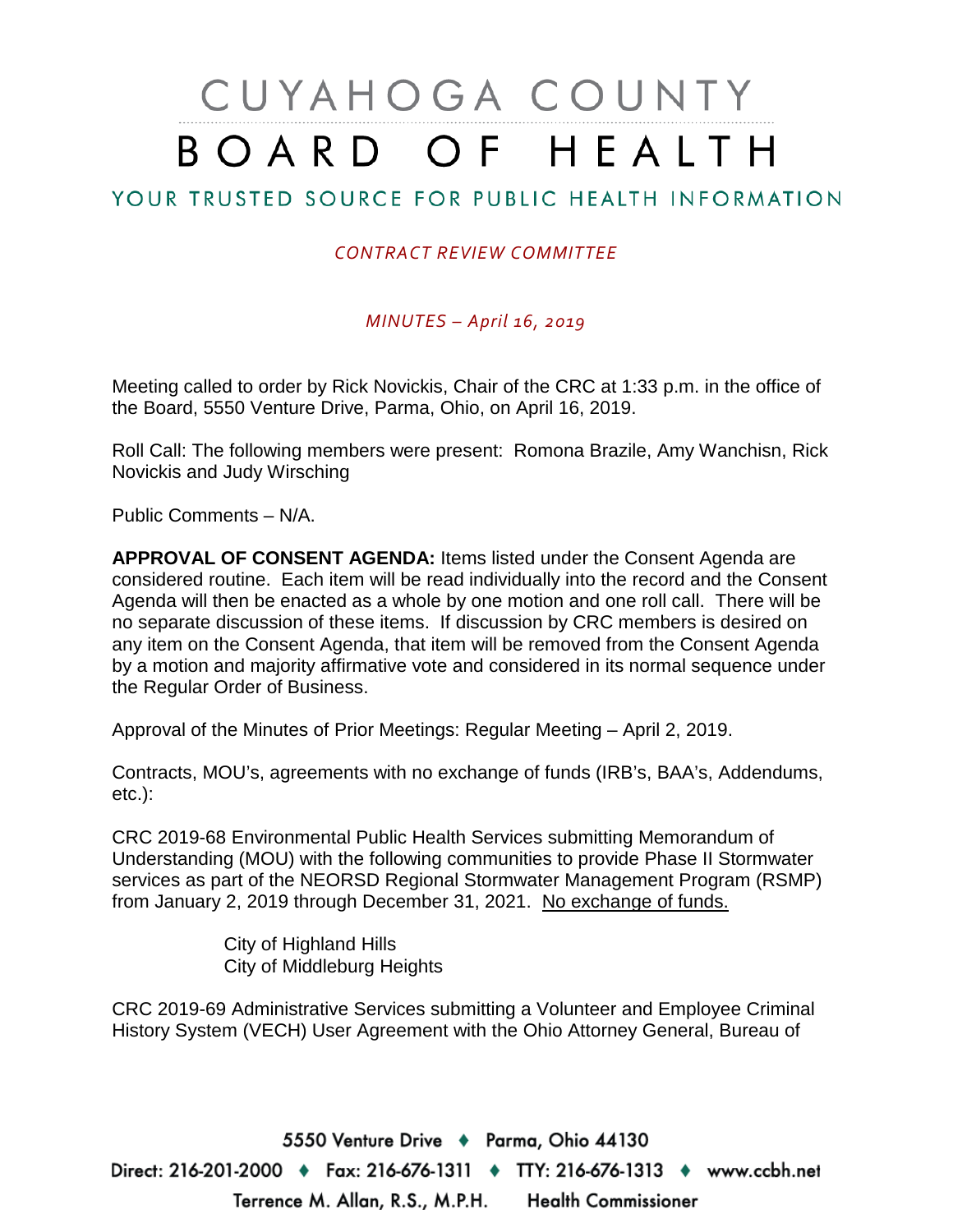Criminal Investigation (BCI) to establish CCBH as a VECHS employer from April 17, 2019 through April 17, 2022. No exchange of funds.

It was moved by Judy Wirsching, seconded by Romona Brazile, that the consent agenda, including the minutes of the April 2, 2019 CRC meetings be approved.

The Secretary called the roll:

Ayes: Romona Brazile, Amy Wanchisn, Rick Novickis and Judy Wirsching

#### **CONTRACTS AND AWARDS:**

Tabled Items

CRC 2018-100 7208 Broadview Rd. Parma, Ohio 44134

No Action at this time.

CRC 2018-123 7454 Bronson Rd. Olmsted Township, Ohio 44138

No Action at this time.

CRC 2018-160 27912 Pergl Rd. Solon, Ohio 44139

No Action at this time.

CRC 2018-161 27605 Pergl Rd. Glenwillow, Ohio 44139

No Action at this time.

CRC 2018-162 6845 Richmond Rd. Glenwillow, Ohio 44139

No Action at this time.

New Items For Review

5550 Venture Drive + Parma, Ohio 44130

Direct: 216-201-2000 ♦ Fax: 216-676-1311 ♦ TTY: 216-676-1313 ♦ www.ccbh.net Terrence M. Allan, R.S., M.P.H. **Health Commissioner**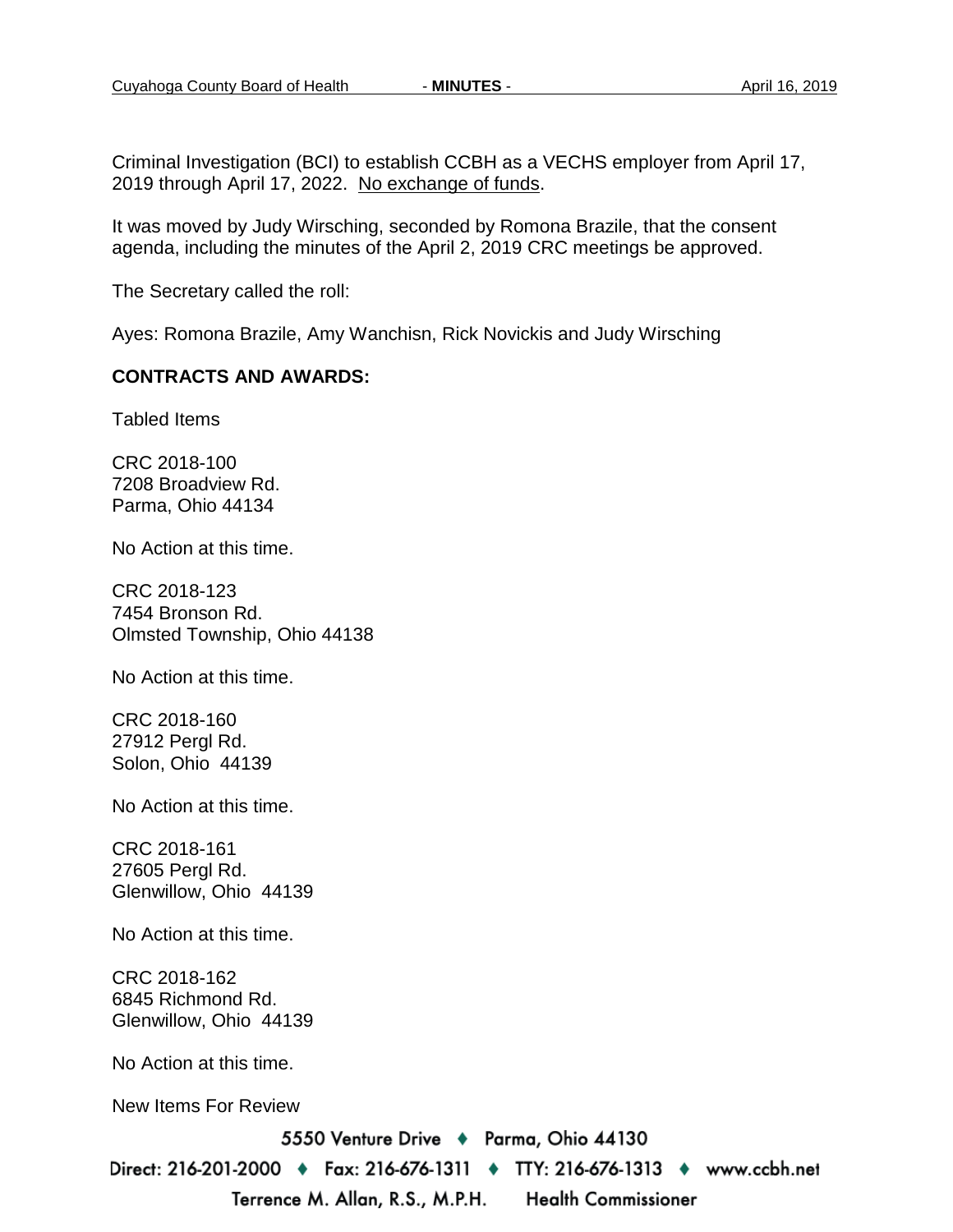Bid/Quote Openings ≥ \$25,000.00

None

Bid/Quote Openings < \$25,000.00

Lead Program Bid Openings Presented by: Stephanie McConoughey

It was moved by Amy Wanchisn, seconded by Rick Novickis that the following quote (CRC 2019-70) for 11548 Lawndale, Parma Heights, Ohio 44130 be accepted as the lowest and best, and a contract be awarded to Green Home Solutions in the amount of \$11,900.00 (ref. enclosed).

The Secretary called the roll:

Ayes: Romona Brazile, Amy Wanchisn, Rick Novickis and Judy Wirsching

It was moved by Judy Wirsching, seconded by Romona Brazile that the following quote (CRC 2019-71) for 19011 Fairway Ave., Maple Heights, Ohio 44137 be accepted as the lowest and best, and a contract be awarded to Green Home Solutions in the amount of \$4,650.00 (ref. enclosed).

The Secretary called the roll:

Ayes: Romona Brazile, Amy Wanchisn, Rick Novickis and Judy Wirsching

Expenditures: Contracts up to \$25,000.00

It was moved by Amy Wanchisn, seconded by Rick Novickis that the following contracts (CRC 2019-72) under the HRSA Ryan White Part A Program grant from March 1, 2019 through February 29, 2020 be approved:

Family Planning Services of Lorain County \$20,000.00 Far West Center **\$ 3,200.00** 

Amount to be paid not to exceed:

Presented by: Melissa Rodrigo

Purpose: To provide services to low-income, uninsured and underinsured HIV positive persons.

Funding Source: 100% reimbursable through the FY2019 HRSA Ryan White grant.

5550 Venture Drive + Parma, Ohio 44130

Direct: 216-201-2000 ♦ Fax: 216-676-1311 ♦ TTY: 216-676-1313 ♦ www.ccbh.net Terrence M. Allan, R.S., M.P.H. **Health Commissioner**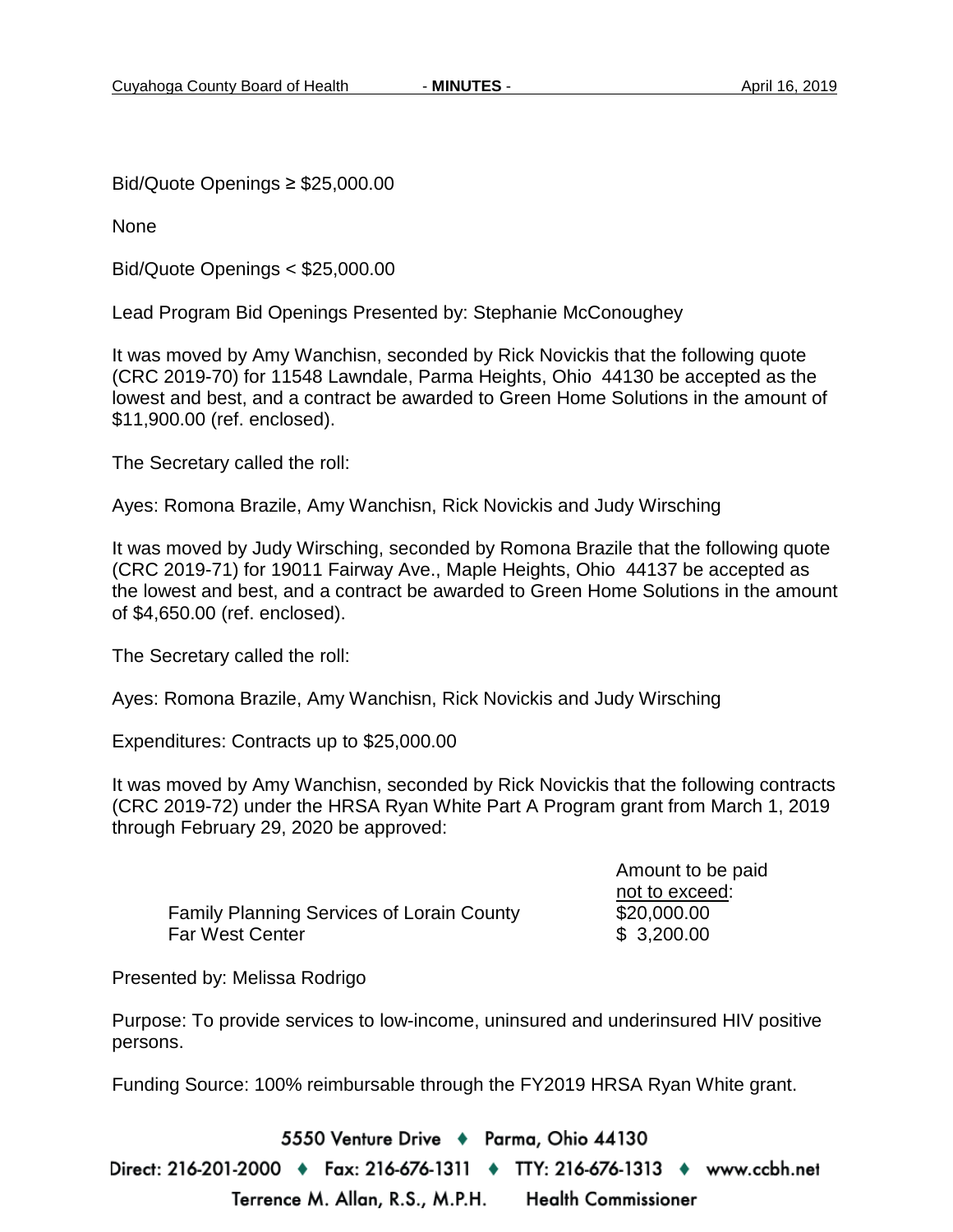The Secretary called the roll:

Ayes: Romona Brazile, Amy Wanchisn, Rick Novickis and Judy Wirsching

It was moved by Romona Brazile, seconded by Judy Wirsching that the contract (CRC 2019-73) with Radio One under the REACH grant from May 6, 2019 through August 25, 2019in the amount of \$11,212.00. be approved.

Presented by: Ann Stahlheber

Purpose: To provide marketing and promotional campaigns for the REACH program.

Funding Source: 100% reimbursable through the FY2018 REACH grant.

The Secretary called the roll:

Ayes: Romona Brazile, Amy Wanchisn, Rick Novickis and Judy Wirsching

It was moved by Rick Novickis, seconded by Amy Wanchisn that the addendum (CRC 2019-74) to the contract with Azalea Health (Resolution 2018-32 & CRC 2018-145) to decrease the amount paid to Azalea Health from \$65,630.00 to \$54,350.00 be approved.

Presented by: Judy Wirsching

Purpose: The contract reduction is due to the removal of Clearinghouse services which is being paid directly to Waystar (Navicure).

Funding Source: 100% funded through CCBH General Revenue

The Secretary called the roll:

Ayes: Romona Brazile, Amy Wanchisn, Rick Novickis and Judy Wirsching

Revenue Generating Agreements up to \$25,000.00

It was moved by Judy Wirsching, seconded by Amy Wanchisn that the Stormwater Service Agreement (CRC 2019-75) with the City of Middleburg Heights from January 2, 2019 through December 31, 2021 in the amount of \$1,500.00 be approved.

Presented by: Rick Novickis

Purpose: Implementation of the Minimum Control Measures (MCM) #3: Illicit Discharge Detection and Elimination (IDDE) programming and MCM #6: Pollution Prevention/Good Housekeeping for Municipal Operations.

5550 Venture Drive + Parma, Ohio 44130 Direct: 216-201-2000 ♦ Fax: 216-676-1311 ♦ TTY: 216-676-1313 ♦ www.ccbh.net Terrence M. Allan, R.S., M.P.H. **Health Commissioner**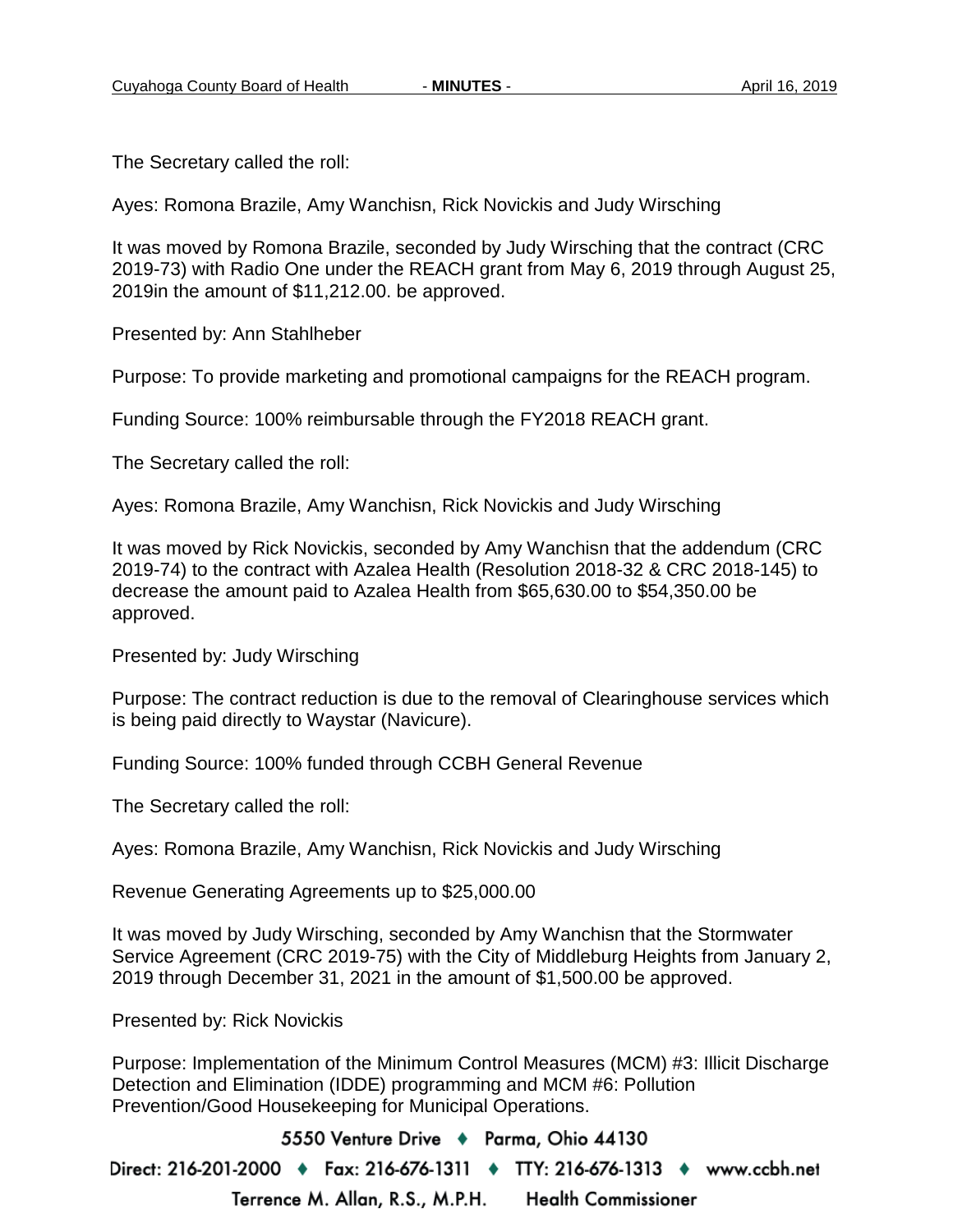The Secretary called the roll:

Ayes: Romona Brazile, Amy Wanchisn, Rick Novickis and Judy Wirsching

**Contract Rescissions** 

None

**Other Business** 

None

Public Comment - N/A.

Thereupon, it was moved by Rick Novickis, seconded by Judy Wirsching, that the following Motion be adopted:

BE IT RESOLVED that the meeting be adjourned at 1:43 p.m.

The Secretary called the roll:

Ayes: Romona Brazile, Amy Wanchisn, Rick Novickis and Judy Wirsching

Committee Chair

Clerk

5550 Venture Drive + Parma, Ohio 44130 Direct: 216-201-2000 • Fax: 216-676-1311 • TTY: 216-676-1313 • www.ccbh.net Terrence M. Allan, R.S., M.P.H. **Health Commissioner**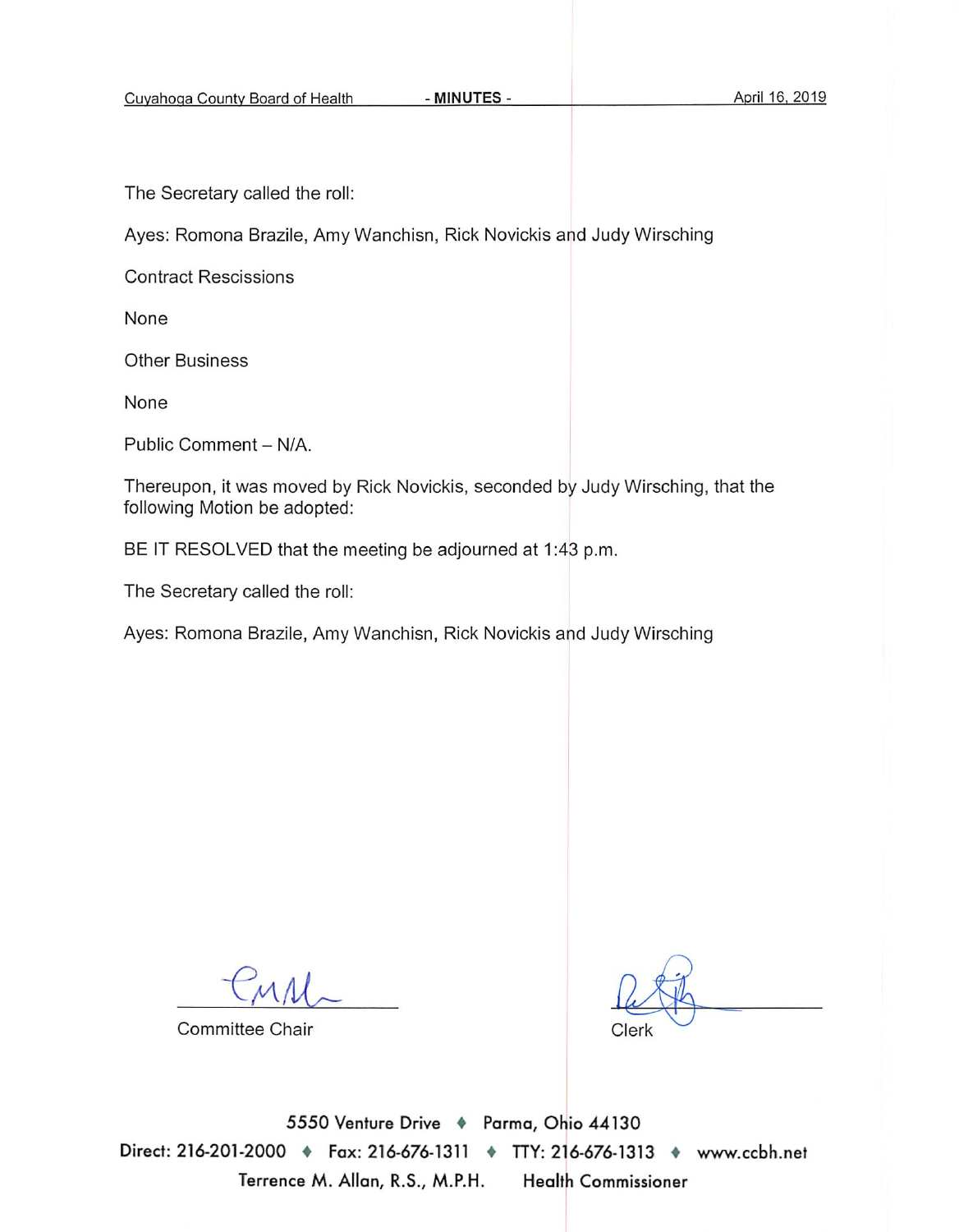# **CUYAHOGA COUNTY DISTRICT BOARD OF HEALTH**

## **QUOTE RESULTS**

### **Project Address**

| Name:          | Wayne Bryant                             |  |  |  |
|----------------|------------------------------------------|--|--|--|
| Address:       | 11548 Lawndale Dr.                       |  |  |  |
|                | City, State, Zip: Parma Hts., Ohio 44130 |  |  |  |
| <b>CRC No:</b> | CRC 2019-70                              |  |  |  |

**The following quotes were received and opened:**

| <b>NAME OF CONTRACTOR</b>       | <b>QUOTE</b> | <b>LEAD</b> | HH      | <b>MATCH</b> |
|---------------------------------|--------------|-------------|---------|--------------|
| Allenbey                        | \$14,040     | \$10,800    | \$3,240 | \$800        |
| American Builders & Applicators | \$12,050     | \$8,650     | \$3,400 | \$0          |
| <b>CB Mullins</b>               | \$14,540     | \$9,090     | \$5,450 | \$0          |
| <b>Green Home Solutions</b>     | \$11,900     | \$9,000     | \$2,900 | \$0          |
|                                 |              |             |         |              |

**ESTIMATE:** \$13,424.00 \$ 10,225.00 \$ 3,199.00

**Recommended award:** Green Home Solutions